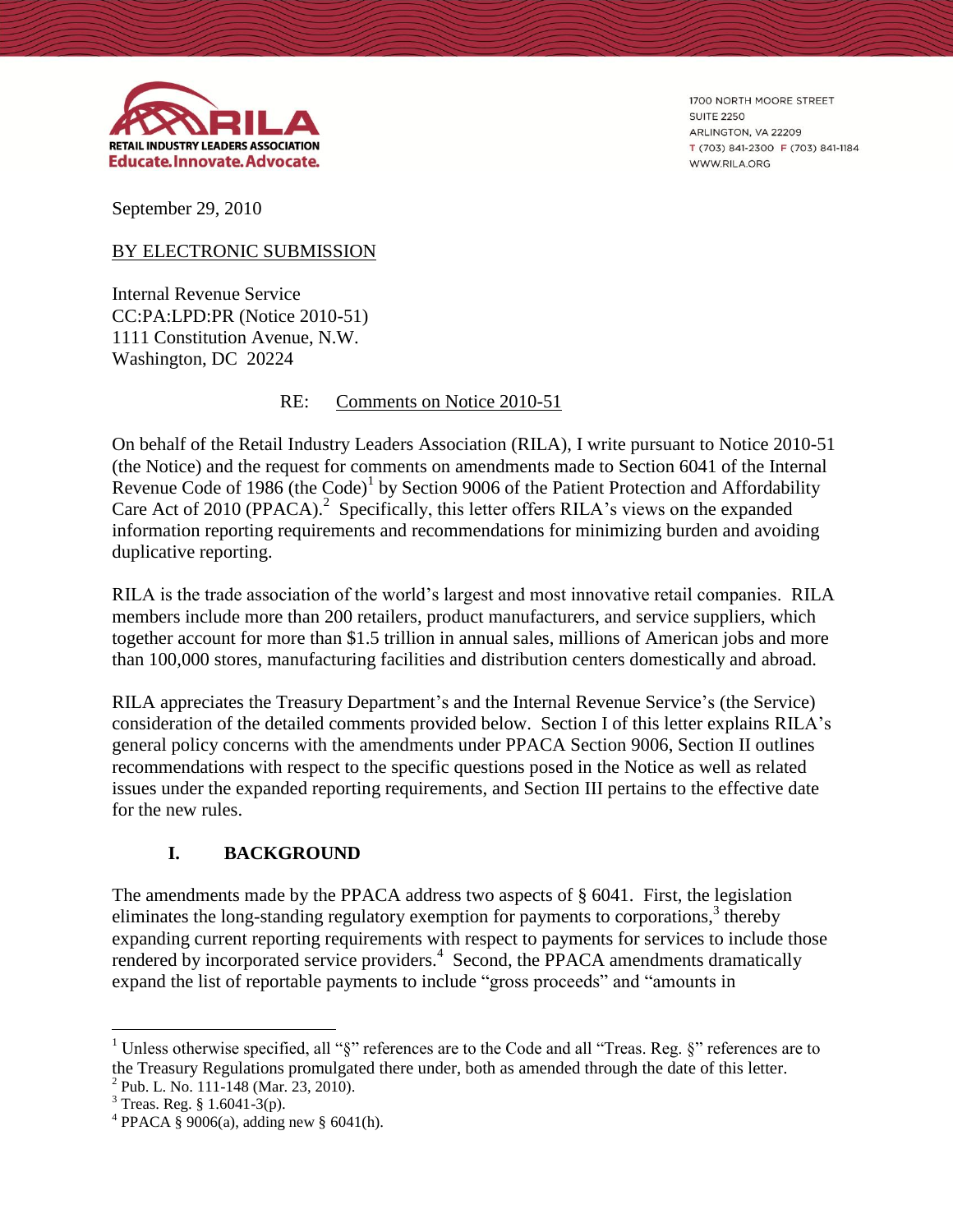consideration for property."<sup>5</sup> For both, the legislation grants the Treasury Department and the Service authority to promulgate regulatory guidance as may be necessary and appropriate to carry out the purposes of § 6041.

While the addition of § 6041(h) will substantially increase the current reporting burden of business taxpayers, this change is at least familiar since businesses have long been required to report payments for services to non-incorporated providers. On the other hand, the modifications to § 6041(a) represent a seismic change in the current information reporting regime and will require businesses to implement new tracking systems for all purchases of goods and property – from inventory for resale to pens and paper used in the course of daily operations. Separately tracking purchases from each vendor to determine when they aggregate \$600 or more in a given tax year will be a monumental undertaking for large established retailers and raises serious questions about the ability of smaller businesses to comply in an economically viable manner.

In assessing the impact of these changes to § 6041 and developing guidance to implement them, it is important to recognize that each business will be affected from two perspectives: First, as the issuer of additional Form 1099-MISCs for the expanded range of reportable transactions, and second, as the recipient of an enormous increase in such forms with respects to the business' sales of goods and services. The issues raised in the Notice, and discussed below, pertain to a number of the concerns from the issuer's perspective.

However, taxpayers will also need guidance for the recipient issues raised by the expanded reporting requirements, namely what to do with the influx of Form 1099-MISCs. For example, how are recipients to reconcile differences in the amounts reported from that reflected in their tax books (e.g., inclusion of sales tax paid as part of "gross proceeds," returns of merchandise that cross reporting periods)? Similarly, how are differences in taxable years of the issuer and the recipient (calendar versus fiscal year) to be reconciled? For the expanded information reporting to be of any use to the recipients, these and other issues will need to be addressed by the Treasury Department and the Service in future guidance.

Lastly, the new and expanded reporting requirements raise significant questions about the Service's ability to receive, process, and utilize the exponential increase in Form 1099-MISCs. While we understand the Administration's and Congress' goal of improving tax compliance through additional information disclosure, we question the prudence of imposing such significant costs and burdens on business taxpayers if these new requirements do not improve tax administration by at least an equal measure.

At the policy level, RILA has and will continue to advocate for the repeal of this onerous and illadvised reporting requirement. Notwithstanding that objective, as the Treasury Department and the Service undertakes their responsibilities of implementing this provision, we offer our views and recommendations on behalf of the retail industry to make the required rules as minimally burdensome, costly and duplicative as possible.

 $\overline{a}$ <sup>5</sup> PPACA § 9006(b), amending § 6041(a).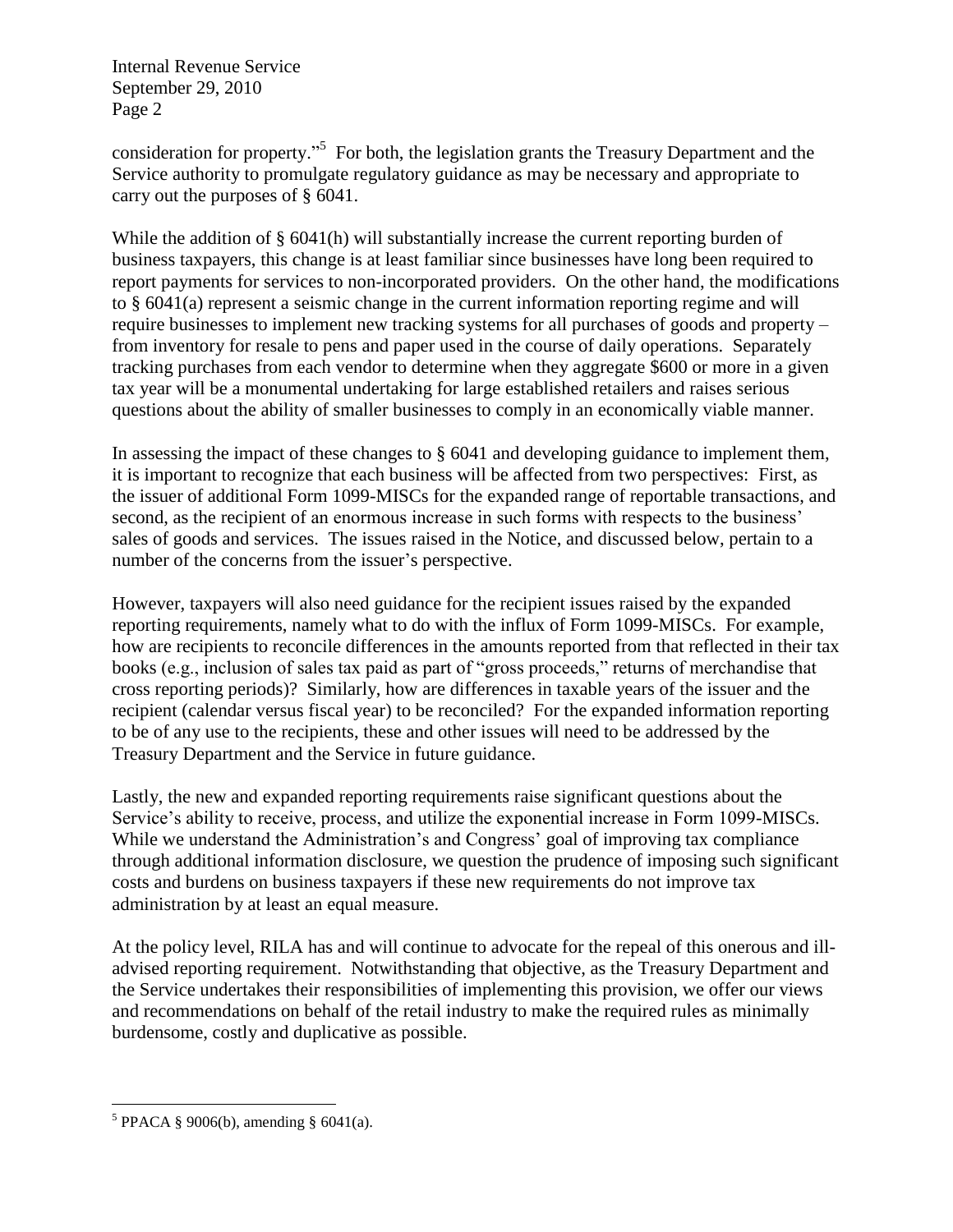## **II. SCOPE AND IMPLEMENTATION ISSUES**

RILA offers the following views and recommendations on various issues regarding the scope of the expanded reporting requirements and recommendations on certain implementation issues. We note, however, reports that the Service does not intend to match dollar for dollar the amount of payments reported on Form 1099-MISCs to the amounts reported on tax returns, but will use the information reported analytically to assess whether a taxpayer is compliant in reporting its income and/or expenses. The following views and recommendations are submitted with that approach in mind.

## **A. Reporting of Payments to Corporations for Services**

While the Notice focuses primarily on the changes to § 6041(a), we also offer some initial views on guidance needed to implement new § 6041(h). In particular, RILA urges the Treasury Department and the Service to retain and update the exemption under Treas. Reg. § 1.6041-3(c) with respect to reporting of payments for regularly occurring services.<sup>6</sup> We believe there will be little improvement in tax compliance if business taxpayers have to begin issuing Form 1099- MISCs for payments relating to utilities (e.g., electric, gas, water, sewer, waste disposal), communication services (e.g., telephone, cable, Internet services), financial institutions (e.g., interchange fees, letters of credit, bank loans), payment-settlement entities,<sup>7</sup> transportation (e.g., airlines, freight, shipping services), state or local governmental entities, and similar services simply because they are received from an incorporated provider.

Updating the current reporting exemption for the kinds of regularly occurring businesses services provided in the 21st Century will go a long way to mitigating the burdens of reporting payments for services in light of new § 6041(h). In addition, we believe it would be reasonable and appropriate to do so since these types of services have long been exempt from reporting with respect to payments to non-incorporated providers.

# **B. Specific Issues Raised in the Notice**

### **1.** *The appropriate scope of the terms "gross proceeds" and "amounts in consideration for property" in section 6041(a), as amended, and how to interpret these terms in a manner that minimizes the reporting burden and avoids duplicative reporting.*

As noted above, the addition of "gross proceeds" and "amounts in consideration for property" will monumentally expand current reporting requirements. In generally, the purchase of goods, such as inventory, includes not only the initial payment for the goods (and possibly state and local sales taxes), but also subsequent credits for returns, allowances, damaged goods, timely pay discounts, and rebates. As a result, the payor either reduces the amount of its payment taking into account the credit (as in the case of timely pay discounts) or the vendor issues a credit memo

 $\overline{a}$ 

 $6$  Treas. Reg. § 1.6041-3(c) current exempts "Payments of bills for merchandise, telegrams, telephone, freight, storage, and similar charges."

<sup>&</sup>lt;sup>7</sup> Defined in Treas. Reg.  $\frac{8}{9}$  6050W-1(a)(4).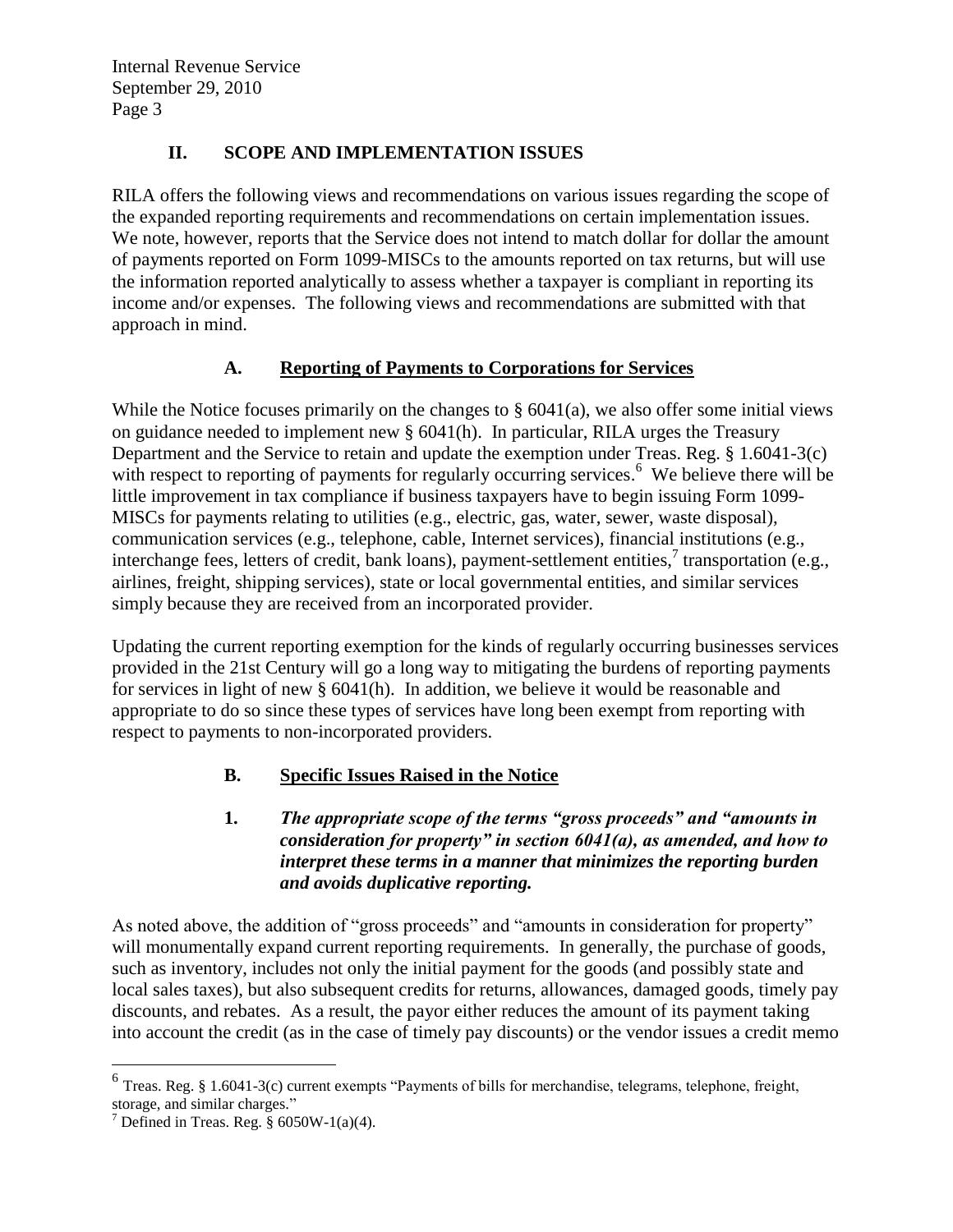to the payor, which reduces the amount owed on a subsequent invoice. The accounts-payable systems of many companies track the amount of cash paid, which is usually net of credit memos and other payment reductions. To identify gross payment amounts, however, would typically require substantial modification to accounting systems. Therefore, for ease in administering the changes to § 6041 and to prevent costly systems modifications, we recommend that Treas. Reg. § 1.6041-1(f) should be amended to permit payors to report proceeds on the Form 1099-MISC either before or after such allowances, credits, rebates, and taxes. In addition, Form 1099-MISC should be modified to include a box allowing the issuer to indicate whether the amount reported is gross or net.

More broadly and in keeping with our recommendation in Section II.A, above, we urge the Treasury Department and the Service to harmonize the current exemption for regularly occurring payments under Treas. Reg. § 1.6041-3(c) with the addition of reporting for payments of gross proceeds and with respect to property. Currently, Treas. Reg. § 1.6041-3(c) exempts payments for "merchandise," which we strongly support retaining, especially as a significant portion of payments made by retailers relate to purchases of merchandise for resale in the ordinary course of business. Since purchases of merchandise tend to be in large, on-going quantities, we do not believe these are the types of transactions that generally contribute to non-compliance and that are the target of increase information reporting. Inventory expenses are regularly audited, especially in the retail industry, and manufacturers and wholesalers are similarly scrutinized with respect to their sales revenues.

Exempting inventory purchases would also eliminate some of the issues inherent in such transactions described above. For example, depending on the vendor's tax year relative to that of the purchaser, the amount reflected on the Form 1099-MISC may not reflect the ultimate purchase price (after adjustments for returns and allowances) of the merchandise to the retailer. Thus, without an exemption, the Service would have to expend additional examination resources to reconcile the differences in the reported amount relative to either the seller's or buyer's books and records, thereby undercutting the value of the 1099-MISC as a tool for identifying unreported income or overstated expenses.

RILA also urges the Treasury Department and the Service to consider an exemption for other regularly occurring purchases of products for use in the ordinary course of the taxpayer's trade or business similar to that for services under Treas. Reg. § 1.6041-3(c) described above. Items like office supplies, light bulbs, cleaning supplies, paper products and various fixtures, which business typically purchase from large wholesale venders, again, do not seem like the types of transactions that would benefit from increased information reporting and improve overall compliance with the tax laws. Moreover, any marginal valued added by the issuance of Form 1099-MISCs for such regular business purchases would be vastly outweighed by the additional costs and burdens imposed on the issuer as well as the recipients in terms of reconciling likely differences.

To the extent that purchases of these types of products are not exempted, RILA strongly urges the Treasury Department and the Service to issue guidance that clearly defines the contours of "gross proceeds" and "amounts in consideration for property." Without clear answers to the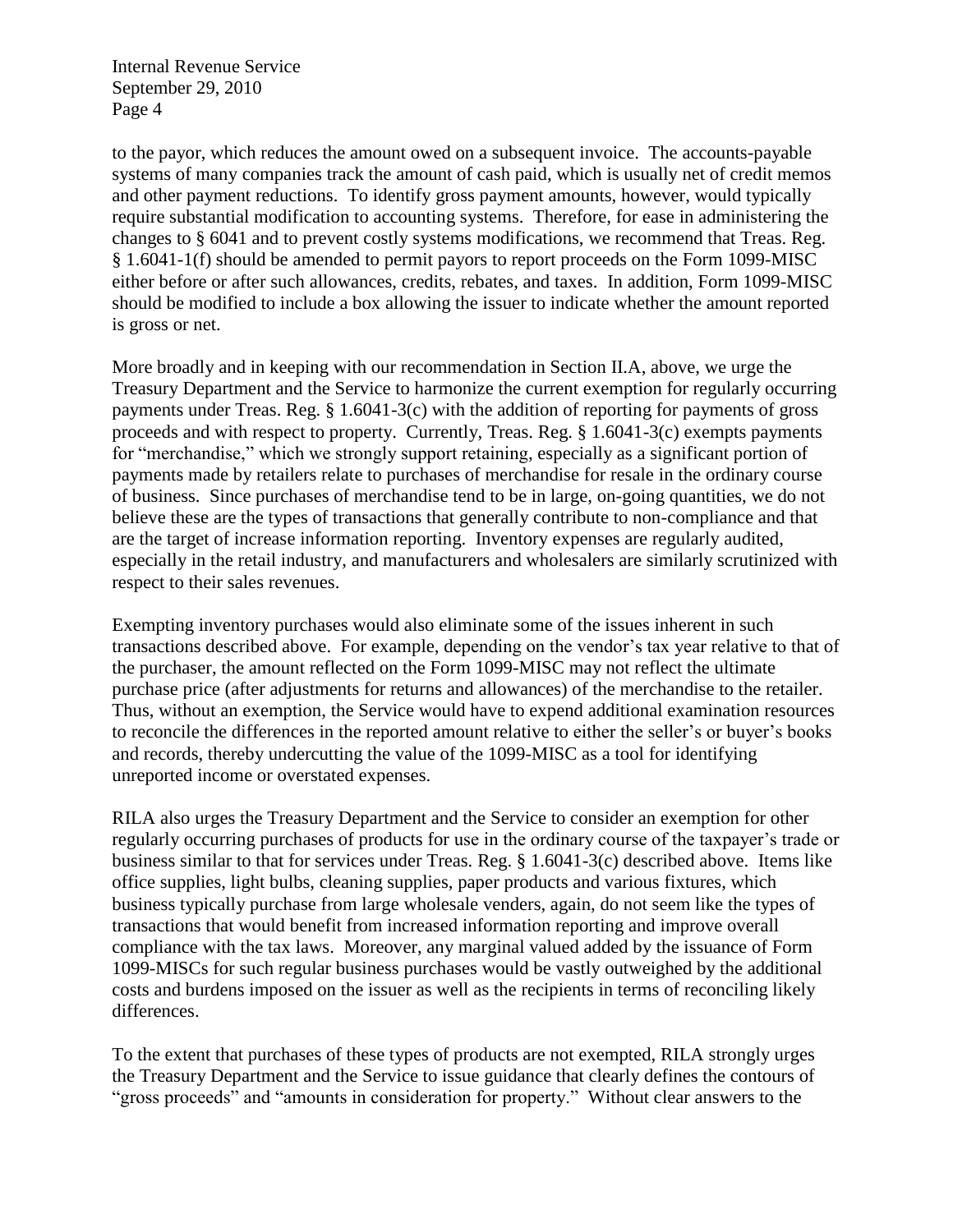myriad issues created by the expansion of § 6041, taxpayers will have little hope of accurate compliance, which undermines any value of the new reporting requirements for the Service.

### **2.** *Whether or how the expanded reporting requirements should apply to payments between affiliated corporations, such as payments related to intercompany transactions within the same consolidated group.*

RILA recommends exempting all payments for goods or services between or among members of an affiliated group. For many transactions between affiliated companies, there is no actual transfer of cash; the payment is simply reflected as a journal entry on the books of each corporation. Without a transfer of cash, the payment would never show up in the accountspayable system, and without significant programming changes, it would be extremely difficult to capture these payments for reporting purposes.

Likewise, if there is a transfer of cash between or among affiliated companies, it may be done as a lump-sum payment at the end of each accounting period. The amount transferred could relate to payment for intercompany goods and services as well as for the payment of intercompany loans and other payables, which may not be reportable. Thus, for accurate compliance, it would be necessary to bifurcate such lump-sum payments into reportable and non-reportable amounts, which would again require significant systems modifications to implement.

Finally, to the extent that these intercompany payments are payments between companies that file a consolidated income tax return, it is unlikely that gross proceeds arising from intercompany sales and services are underreported. Thus, the expanded reporting requirement serves no apparent compliance benefit for the taxpayer or the Service in the context of a consolidated return, and an exemption would be an additional means of reducing the costs and burdens of new § 6041(h) and the expansion of § 6041(a), as well as avoid duplicative reporting.

### **3.** *The appropriate time and manner of reporting to the Service, and what, if any, changes to existing practices for Form 1099 information reporting to the Service are needed to minimize burden in compliance with the new reporting requirements.*

Currently, Form 1099-MISC requires payors to report separately payments of rents, royalties, other income, and non-employee compensation. Typically, payments to sole proprietors and partnerships fall into one such category of payments. Payments to corporations, however, are more likely to involve more than one category. For example, installation costs or consulting services may be rendered in connection with the purchase of property. In this case, the payee would generally issue one invoice for the property and services, and the total amount would be reflected as a single payment in the payor's accounts-payable system.

In light of current business practices and the enormous amount of time currently spent by businesses coding payments for reporting purposes, we recommend against requiring payors to track the nature of each payment for separate reporting on Form 1099-MISC. In fact, the Service should consider combining box 1, 2, 3, and 7 into one box and allowing the payee to determine the most accurate reporting of such income on its tax return.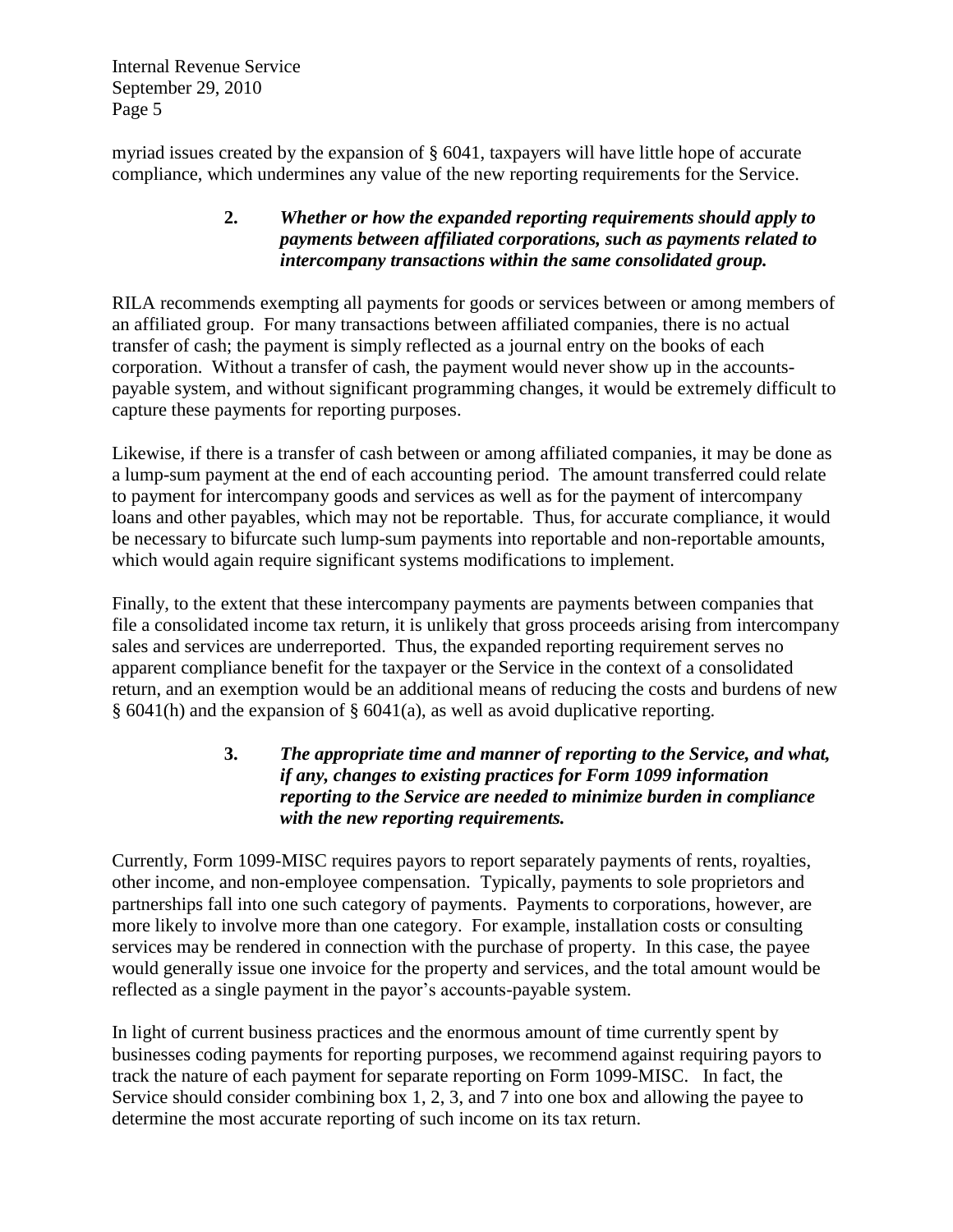$\overline{a}$ 

With respect to the timing for issuing and filing Form 1099-MISC under the expanded provisions of § 6041, we are concerned that the substantial increase in volume of such forms will make it even more challenging for companies to meet the January 31st deadline for providing a copy of the form to each payee. We encourage the Service to consider extending that deadline.

> **4.** *What, if any, changes to Form W-9, Request for Taxpayer Identification Number and Certification, and the existing rules for soliciting taxpayer identification numbers (TINs) are needed to minimize the burden for payors to obtain TINs from payees, what are the privacy concerns with respect to TINs, and what are other concerns regarding identifying payees.*

In general, RILA members are concerned about the viability of obtaining the federal identification number of every business payee with which they do business, many of which have been excluded from information returns previously. Unless exemptions for regularly occurring products and services are adopted as recommended above, the sheer volume of this customerinformation collection will be daunting. Moreover, the collection of detailed data from each payee, especially a non-incorporated vendor whose TIN may be a Social Security number, will create significant privacy concerns and impose additional costs and burdens with respect to data security to protect against the potential for identity theft.

Additionally, even if a separate Form W-9 is obtained from each payee, instances of mismatched name/TIN combinations will assuredly increase. In the experience of RILA members, the typical reason for the report of such a mismatch on a B-Notice is that many payees provide their trade name instead of the legal entity name that is on file with the Service. While the Service currently offers its "TIN match" program, given the dramatic expansion in reportable payees under § 6041, the use of "TIN match" may not be feasible for many payors. One option to address this problem would be for the Service, prior to the January 1, 2012, to issue each business taxpayer a notice similar to Letter 147c, which the payee could provide to a payor in lieu of a Form W-9. Such a notice would ensure that payors have the payee information that matches the Service's records and reduce the potential for B-Notice mismatches.

In addition to the foregoing issues concern the collection of payee identification information, we are also concerned about providing such information in all of the expanded situations required under the new reporting requirements. For example, a retailer will have to be prepared for checkout personnel to provide the retailer's federal identification number at the request of any customer professing to be making a business purchase. Similarly, for online purchases, the retailer's identification information will have to be posted on its website and available to all potential business purchasers.<sup>8</sup>

<sup>&</sup>lt;sup>8</sup> We also note that the exemption of payment-card transactions will not obviate the need for broad public access to retailers' identification information as payors will still be required to track all purchases from a particular vendor to determine if/when the aggregate of non-payment-card purchases equals or exceeds \$600.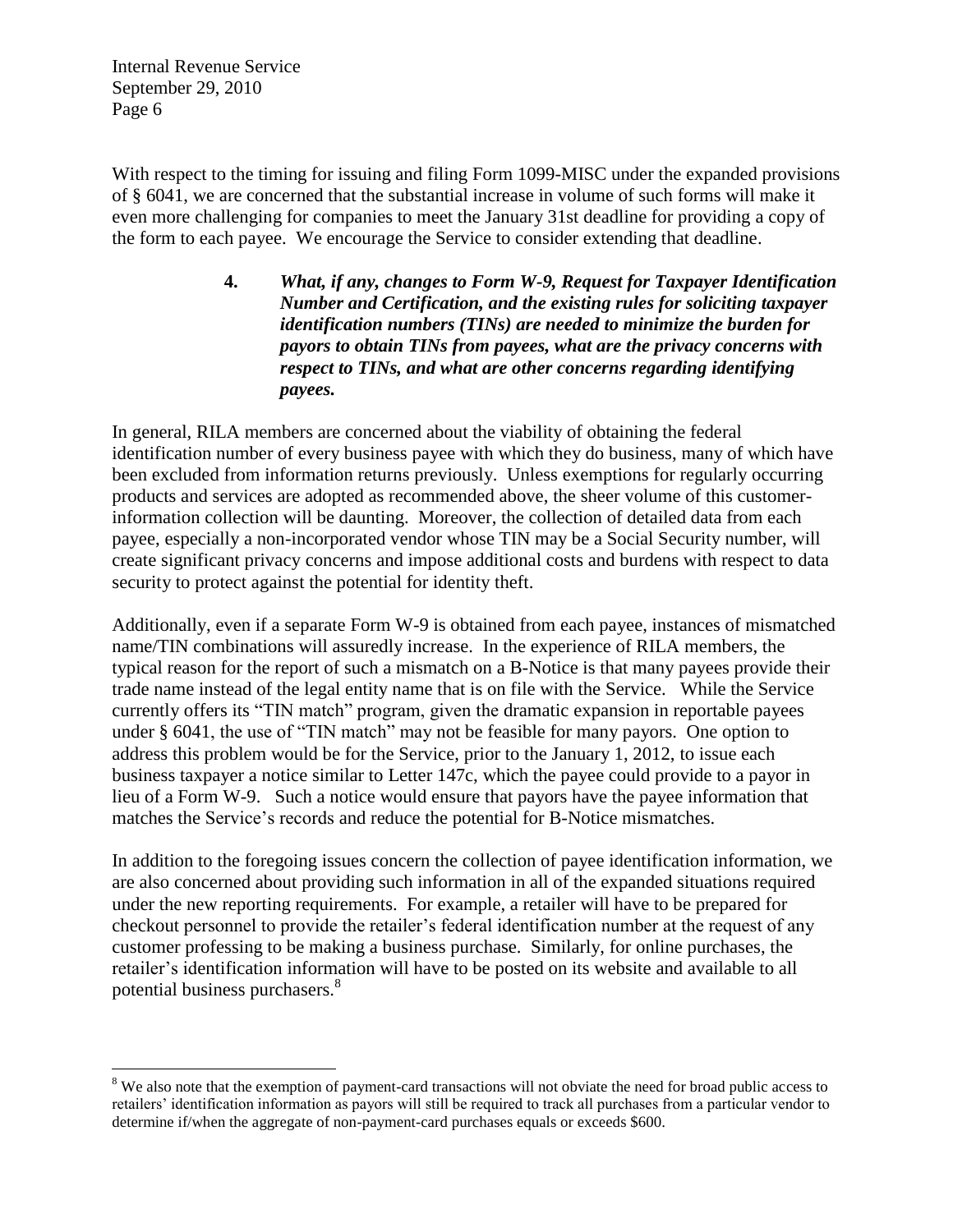The potential misuse of this information could be damaging to the payee and lead to additional, costly efforts with credit bureaus, government agencies and potentially the Service to resolve them. RILA members report instances in which individuals have fraudulently completed a Form 1099-MISC indicating that the retailer has withheld tax on one or more payments. These individuals then file income tax returns claiming refunds of the allegedly withheld tax. Currently, the primary means that the Service has for identifying these Forms 1099-MISC as fraudulent is that the perpetrators do not have the retailer's federal tax identification number to put on the form. If tax identification information is required to be broadly available to the public, it will make it more difficult for the Service to identify fraudulent refund claims and force taxpayers into the impossible position of proving the negative – that they did not withhold nor file the alleged Form 1099-MISC.

For the foregoing reasons, we urge the Treasury Department and the Service to consider options for limiting the public disclosure of payee's federal identification information under the expanded § 6041 requirements.

### **5.** *How should the backup withholding requirements for missing TINs under the expanded new reporting requirements be administered in order to minimize burden on payors.*

Currently, regulations require backup withholding on the first payment if a TIN has not been received. With the vast expansion of payees under the new § 6041 requirements, compliance with the current requirement could lead to a substantial number of cases where backup withholding is triggered, especially during the initial implementation period. Significant backup withholding risks disruption to business relationships, especially since the withheld funds cannot be refunded by the payor, and it creates enormous challenges for businesses with payments subject to withholding as these taxpayers will have to track individual amounts withheld to ensure they are appropriately claimed on their annual tax return.

In light of these potential outcomes, RILA recommends that the Treasury Department and the Service consider amending the regulations so that a payor may elect to delay the start of backup withholding for up to 90 days after the first payment. This period would allow the payor sufficient time to correct any deficiencies before being liable for backup withholding and avoid business disruptions with vendors. Such an election would not preclude immediate backup withholding by payors that currently have systems in place to do so beginning with the first payment.

Since backup withholding can also be triggered through repeated B-Notices, we also urge the Service to consider alternatives to help taxpayers resolve mismatched information, especially with the anticipated substantial increase in information reports filed. One option would be for the Service to make B-Notices available to taxpayers in an electronic format that would permit the data to be uploaded into a taxpayer's accounts-payable system without having to reenter manually all of the data from a paper notice (which risks further errors). Under this approach, B-Notices reflecting a small number of mismatches (e.g., 25 or less) could still be issued in paper format.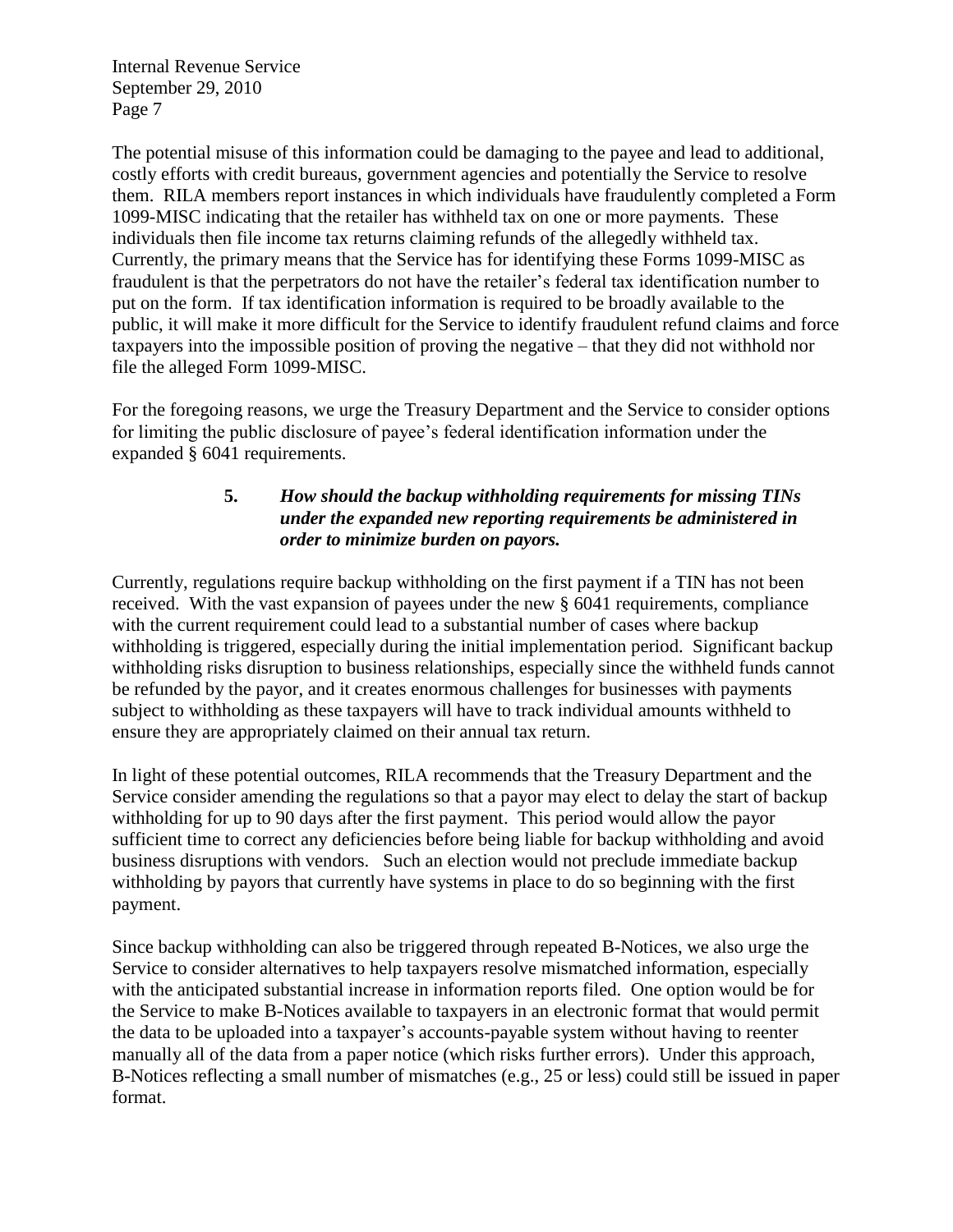Lastly, with respect to refunds of backup withholding, there is no apparent, easy way for a payee to claim the amount that has been withheld as a credit on its annual income tax return. Since the Form 1099-MISC presumably has an incorrect or missing TIN, the Service has no way to credit the withholding to the payee's correct account. To address this issue, we recommend that the Service modify the portions of the various annual income tax forms (e.g., Forms 1040, 1065, 1120, 1120S) to include a line for reporting amounts withheld as a result of backup withholding. To substantiate such amounts, taxpayers could be required to attach the relevant Form 1099- MISC reflecting the amount withheld.

# **C. Exclusion of Publicly Traded Corporations**

As an additional option for reducing the burdens of expanded § 6041, RILA urges the Service to consider exempting payments to corporations (and their subsidiaries) that are publically traded. Publically traded corporations are presently required to be audited by independent certified public accountants and file their audited financial statements with the Securities and Exchange Commission (SEC). These corporations are also required to reconcile income reported on the financial statements to net book income reported on Form  $1120$ . Thus, for these corporations, it is extremely unlikely that gross income would be underreported. To facilitate the administration of this exemption, Form W-9 could contain a box in which a qualifying corporation could enter its CUSIP number, which would indicate that payments to the corporation are exempt from reporting under § 6041.

# **D. Exclusion of Purchases Made with Payment Cards**

RILA appreciates the Service's effort to reduce the burden of the new reporting requirements by exempting purchases made with payment cards. We are concerned, however, that without modification, this exemption could add to the complexity of implementing the new reporting requirements and, in the end, increase the compliance burdens.

As provided in current regulations, payments reportable under § 6050W are excluded from reporting under  $\S 6041$ .<sup>10</sup> The payor, however, must still account for the amount paid with a payment card in order to compute the \$600 threshold and determine whether other payments – those not made using a payment card –must be reported. Current accounting systems typically do not segregate purchases from a particular vendor according to payment type – payment card versus other means (e.g., cash, check, electronic funds transfer). Accounts-payable systems generally show a lump-sum payment to the payment settlement entity but do not track the individual vendors paid with the card. As a result, tracking payments made using payment cards for purposes of determining the \$600 dollar threshold will be virtually impossible for many payors without substantial system changes. Thus, for the exclusion to be effective, RILA recommends that the regulations be clarified to exclude payments made using a payment card from the  $$600$  threshold for purposes of the expanded  $§$  6041 reporting requirements.

 $\overline{a}$ 

<sup>9</sup> *See* Form 1120, Schedule M-3, Part I.

 $10$  Treas. Reg. § 1.6041-1(a)(iv).